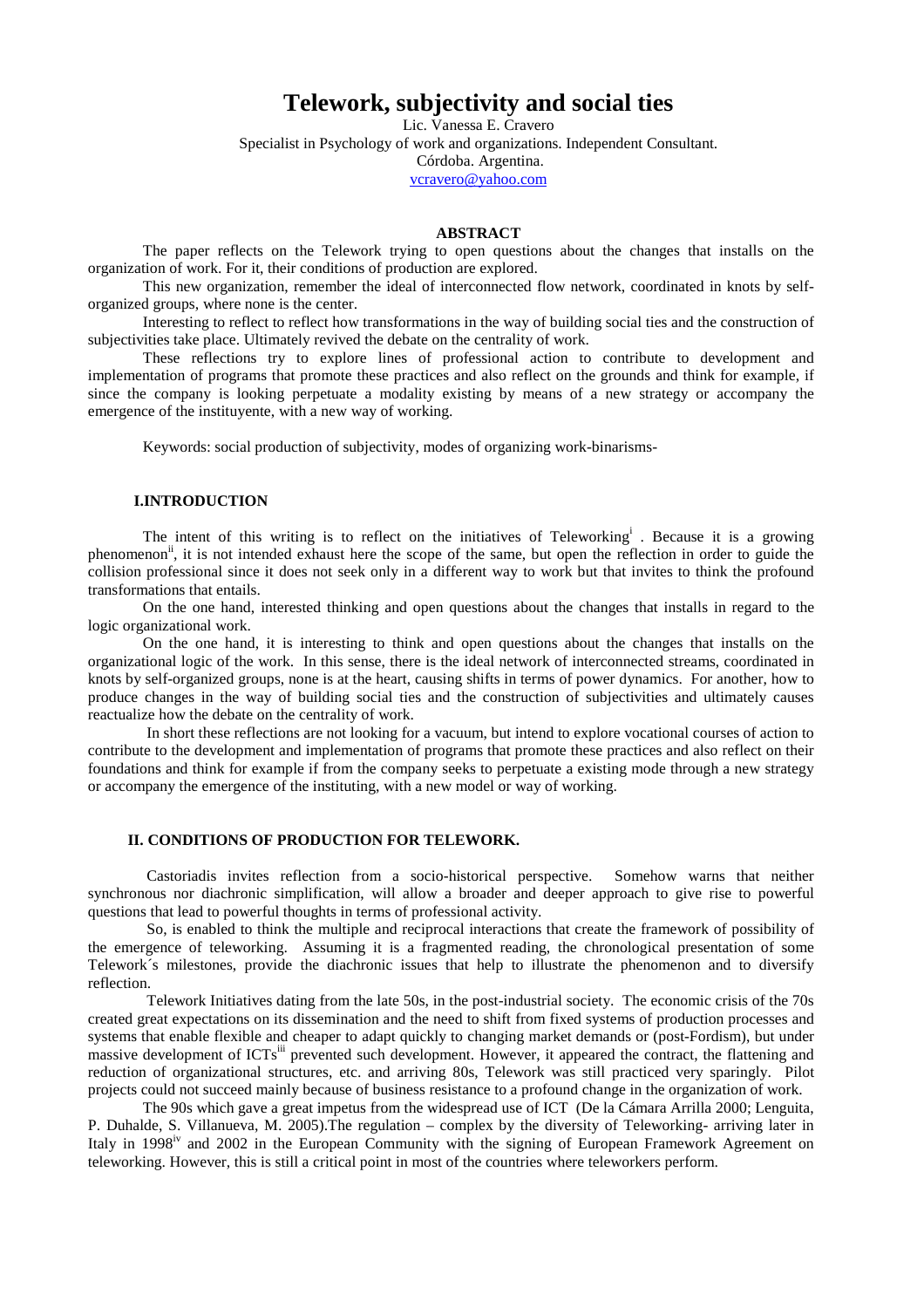But what other aspects of the 90s, aside from the development of ICTs, explain this renewed drive for Telecommuting? .This decade has on the one hand a group of workers, especially professionals, with great development and recognition expectations and on the other organizations poorly prepared to provide opportunities. By contrast the life within it requires the exhaustion of productive time, with days that the internal jargon are known as "full life"<sup>v</sup> turn preventing the deployment of these needs in the outdoors, leisure time is becoming more limited. The crisis of global employment occurs simultaneously with discussions on the role of the family, the use of free time, the importance of quality of life, the demand for equal access without restrictions on gender or physical . This encourages the review of working arrangements.

 In opposition to the precepts of modernity that installs the separation of substantive rationality (ethical) and the rationality of means (results), displacing the private sector's ethical position<sup>vi</sup> today's worker is increasingly questioned on substantive rationality the end of the work done within these organizations. This separation of rationalities, of spaces and roles, caused among other things, the displacement from the center of the family as the principal element of social life by delegating their duties in different organizations (schools, hospitals, etc.)..

 Paradoxically, explains current phenomena such as crime, insecurity, addictions, among others, the crisis of values and these are usually acquired within families. In other words, the question of quality of life, not only refers to the organization within which you develop your job role, but extends to the fabric of institutions and organizations involved in society life.

## **III. WORK, INFORMATION TECHNOLOGY AND COMMUNICATION (ICT) AND PRODUCTION OF SUBJECTIVITY AND SOCIAL TIES.**

 The acquisition of technologies involves an acumulative process of development of modes of action and knowledge that include support for its effective utilization. In the manifest, not only appears new methods of working (from home, in a remote office, etc..) but also tasks has to be executed differently, being necessary other skills (self-manage time, self-management, etc.) but the entire organization is subject to other changes sometimes barely perceptible. How do you think the changes that these processes that seems naturals, produced in the formation of groups within the organization and how this affects the construction of subjectivity?. In the words of Crozier and Friedberg (in Villavicencio D., 2006), the subject in an organization is an actor who plays a game of contingent relations that circumscribe their productive and social action. That is to say, the subject isn´t a being disciplined devoid of projects or transaction without resources. The use of their skills, knowledge, the place occupied, personal stories, are aspects that can be used as a means of negotiation. In addition that changes introduced by ICTs, are compearing with previous decades, more and more entrenched and naturalized. That´s whiy is difficult to read the profound effects that produce the patterns of relationships.

How to understand the practices of Telework in relation to the concept of subjectivity?. According to some statistics (De la Camara Arrilla 2000), telework is more widespread among college-educated populations. The skills required to access this type are part of the explanation for this statistic (dominance of ICT can complement the absence of links with initiatives outside the workplace everyday, self-management of time, etc.).. It will be necessary to account for the new exclusions that are installed and that have been avoided, the benefits of shortening after geographic distance and time. Exclusion from the technical / instrumental, those with access to technology and non-exclusion is compounded by the conditions caused by use, as are the skills needed to operate and the type of relationship that emerges.

In addition, interested think about the effects or implications of these shifts on the subjective sense (González Rey, 2005) considering the subjectivity not as an interiority but as social subjectivity, that is, one that exceeds the physical limits of the individual and to meet this subject in action and context.

 The notion of *social imaginary* proposed by Castoriadis (in Fernandez, AM 1993), refers to the set of meanings by which a collective, a society, a group is established as such: for it must not only invent forms of social relations and their way of contract, but also their subjective figures. It is, thus, their worlds of *social imaginary significations vii* operating as the *organizers of a sense of* human actions in each era social / historical, guiding and directing the lives of individuals constituting a society, establishing the permitted and forbidden, the valued and devalued, giving the attributes that define what established as legitimate or illegitimate, agreeing consensus or disagreement. In this line, it is interesting to outline how it operates within the framework of collective social meanings, the idea of a worker outside the factory / office / corporation and inserted in your home. We attributed to the word "Home", meanings of private, intimate but also is associated with the feminine, and "not working"-that is, no "paid" – Therefore keep invisible, the choice that the subjetc performs. Again, different, would be synonymous with negative or less. Some teleworkers summarized above under the Myth "to work in the home is not working", generating profound effects on subjectivity and identity of the worker.

Telework and particularly the work from home, looking to institute new ways of thinking about work and relationships among workers in a dialectic of 'invention' that creates new realities and in turn, these realities reinforce this invention. Moreover, ICTs contribute to the division of occupations, for example by checking more deeply the difference between manual and non manual and, consequently, the enhancement in both recognition of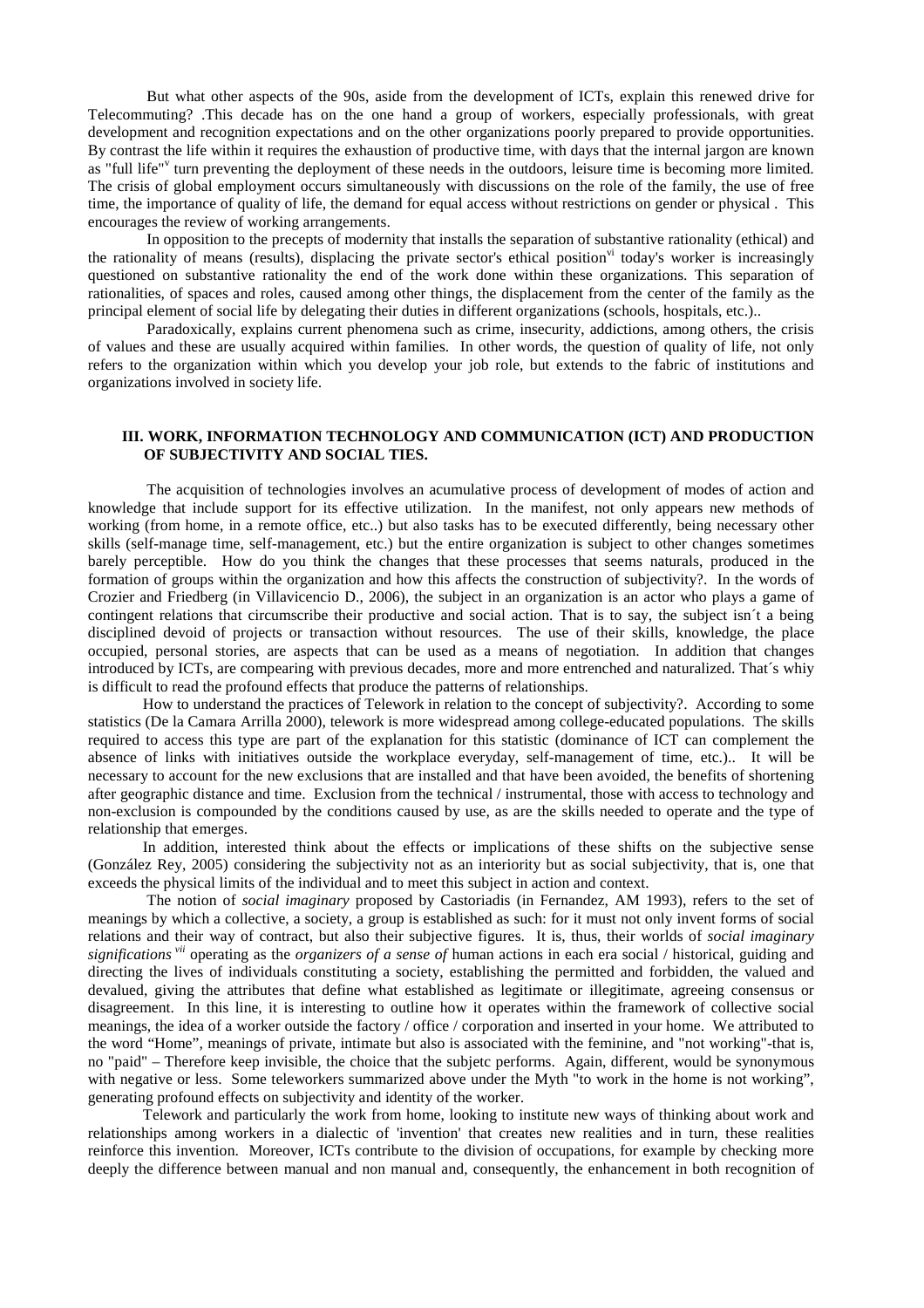the work also as to how is paid and how defined career paths of success or failure, among others, generating a direct impact on the social construction of subjectivities.

 The question of the social imaginary that is to say the universe of meanings that institute a society is inseparable from the problem of power. Locate the nature of power include questioning about the registration of devices not only in the organization of a society and its institutions, but also its inclusion on the subjectivity of men and women.

The power as a relationship of forces invites to think about control devices. Thus, the panoptic device<sup>viii</sup>, characteristic of modern and control society, allowing controlling a group of people without the presence of someone who controls and because of the impossibility of who is controlled TO note -by its position relative to the rest-, it is self-controled. Teleworking as a modality mediated by ICTs, mantein this mechanism and allows you to install multiple relationships that were once unthinkable. Unlike an organization where "Everyone in his place, well enclosed. It is seen, but he does not see, is object of information, but never a subject in communication. ... The crowd, dense mass, instead of multiple exchanges, individualities merge, mass effect, cancels the benefit of a collection of separate individuals. "(Foucault 1989) Telework installs a logic of networking inclusion. Used terms such as "stay connected" to name a single technology event but also implicitly, the possibility of linking to others where not to share space and time scales becomes infinite possibility of interactions, even simultaneously, being in control, not impossible from the technical but difficult related to the magnitude of relationships that can be established. As Telework allows interacting with a larger number of people simultaneously without shareing space, probably is needed not only technical training to competently access and use electronic media, but in addition, it is necessary to study languages and cultures codes. In this sense, implies an effort to the organization to provide alternative ways for the workers to maintain their sense of belonging to the organization (Bélanger 1999). Combined modality could be thought, such Teleworkers performing in a different allocation, but shareing regular "face to face" meetings or by video conference or activities with the exclusive objective to socialization.

 It is interesting to think what new ways of distributing and holding positions of power will be needed to create in the virtual network of workers. The teleworker- generally knowledge worker- encourages other ways of organizing either independently or in a post-Fordist company. Gorz said(1999) "The paradigm of the organization is replaced by the interconnected flow network, coordinated by the knots self-organized groups, none of which is the center. Instead of a central-hetero-organized (as was the Fordist model), we have a self-organizing system offset, comparable to a nervous system wich interconnected networks try to imitate."

 The panoptic device automates and control de-individualized and therefore power (Foucault 1989). At Telework the power is not only not individual, but is also "inhuman", that is to say, control and observation implies not only another subject, is the technology itself that has that power.

 So what connection, link, is built from this logic? What are that potential and difficulties that this ideal network has in the construction of subjectivities? . It may help to think about the habits of teenagers whose use the Chat to speech, dialogue and express theirselves. The novelty of this logic produces simultaneously fearful adults and young that chan built in a different way. Appears again the labeling of difference as negative and even harmful?

 Moreover, what happens to that relationship with the other that allows building on shared knowledge from someone who knows more?. It seems that there is a shift in the power supply from the authority system to the skill system. (Mintzberg, H. 1992).

 If modern society, with the emergence of the organization as "universal standard of social structures" (Lapassade and Loreau 1973) involved a large concentration of power in those areas, the Telework could be seen as a threat to that concentration of power as it would be distributed in different nodes of the network. In this sense, the Telework reinforces the idea of the strategy without a strategist at Foucault. This contributes to resistance to this mode by the managers but also the maximum power concerning the organization.

#### **IV. BINARISM**

 In pre-industrial society the work was integrated into the familiar, domesticity. Including rural work outside the home doors, took place in an area close to the family. The industrial era, offers people a different allocation not only to work in the factory as a space different from home, but because many left their trades (rural workers, artisans, etc.) to develop its work as a laborer in a factory in the city.

 Thus, with modern industrial society, is installed the binarism "private life vs. working life"and consequently, personal development. vs. professional development. Also, installed the idea of efficiency and in this sense another binarism "productive time vs. leisure time", here the efficient use of time involves the "exhaustion" of time, devaluing leisure and rest, resulting from the significance, inequality or inferiority from the productive time.

But this classification of time, turns invisible or devalue that free time that take place into productive time. We often hear phrases like "meeting again, when are they going to work?", that is to say, this exhaustive and unrealistic division of tiem devalues workspaces that involve collective production. In this context, what would think about subjectivity that is built into those spaces? It is striking to note that some of the basics that are wielded against telework is related to discourses of fear about the loss of link at work. However, it seems that after this argument, it presents the concern over the loss of a type of bond which is to control, for example, top-collaborator. Different is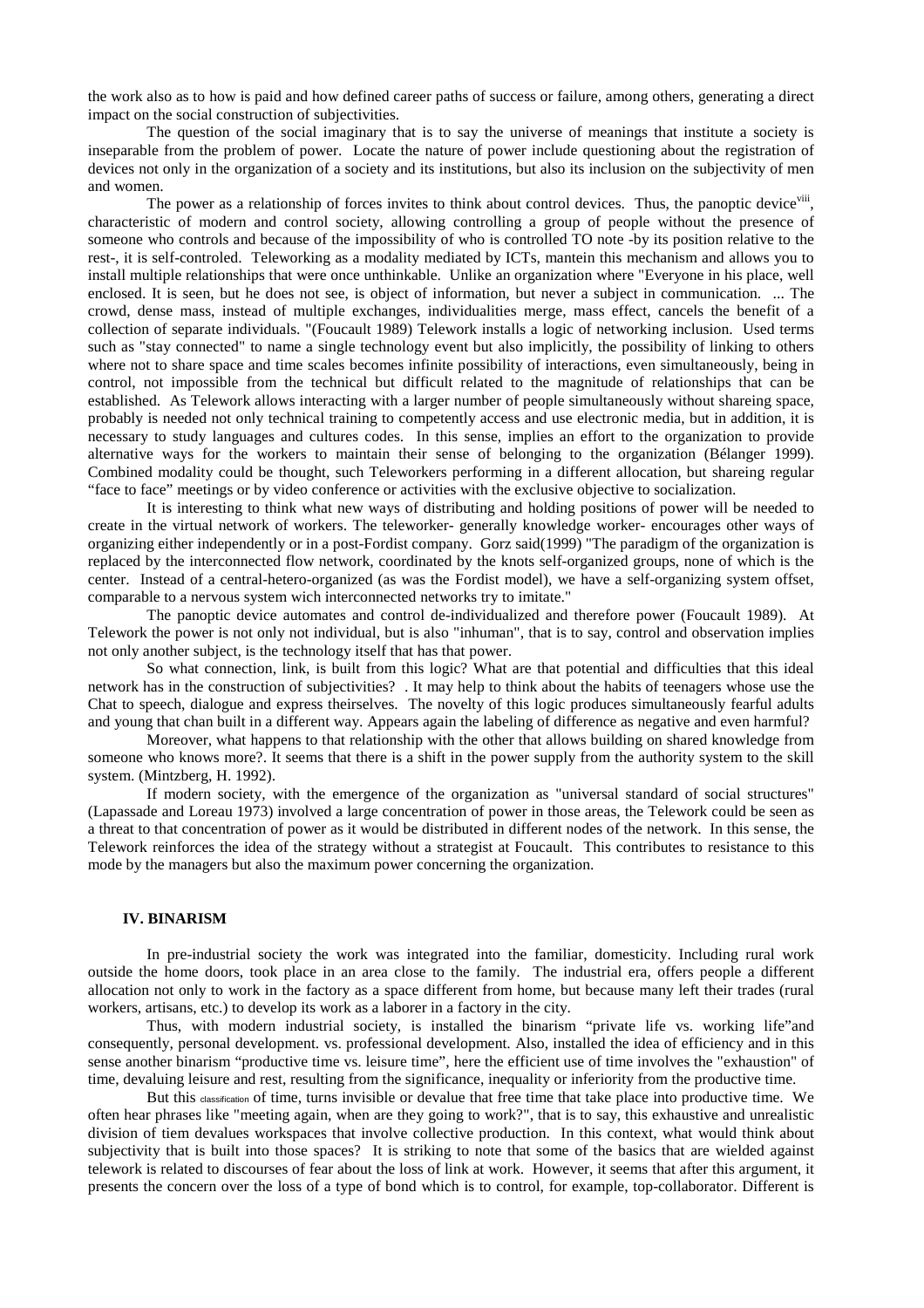the concern if we think the construction of subjectivity as a collective process...who will the construction of subjectivity and the social bond be impacted by the displacement of the physical and daily space as a meeting point? What is lost and what is capitalized in that direction with Telework?

 It is interesting to pause a few seconds to think about why appoint Telework as "alternative" and remember that the choice of this word also means taking a position in relation to a center (Fernandez, AM 2009). In this sense, it seems that is alternative in relation to "normal" work as a synonym for wage-earning, outside the home, on rule, etc .-. El desafío es reflexionar y proponer más allá de esos centros, intentando The challenge is to consider and propose beyond these sites, trying to think from the difference unbiased, in the words of Deleuxe "think the difference of the difference."

 The focus will be then, in the Telework as a personal choice, one of many other equally valid-raised from the desire of the worker and not only as a measure proposing organizations as part of their flexibility and coping strategies of crisis and contextual changes.

 It seems that after instituting force appear meanings that suggest a lower quality work, or of lower rank, developed by a minority who do not choose this method, but assumes it passively and without a proper look and approach can potentially further polarize workers between those inside or outside the system. This is of utmost importance because the social imaginary operates as a centrifugal force that can prevent or discredit silently what you think or make out of a given order of things.

 Then, it is necessary to encourage others 'ways of thinking' enabling the overcoming of the episteme 'as one' that hegemonized modern western knowledge and led to think separately what is now attempting to link (Bozzolo, 2008).

# **IV. PROFESSIONAL INTERVENTION IN THE NET**

 The precedent, impacts from the professional and ethical framework to think the intervention. It will be important to consider these weave of relations in a particular organization at a especific time, ie how the particular history, social relations are established, the culture that they live and which has been claimed, conflicts of interest, etc. provide a framework to it.

 In this context, the main tool is the question. For if so, what happens when there is a market condition or business that would legitimize the medium (Tele), is to say, what happens when the market is not asking ... but the worker do?.

 Some local companies understand the Telework as a tool that addresses their need, for example, those where it not possible that its parent company, is located in the same place as their production facilities or customers, such as Banks, hypermarkets, food processing, cement, among others. Others understand telework as an alternative to include people with different needs and in that sense seek to retain their "talents." Other as a way to meet people with different abilities, as part of their CSR (Corporate Social Responsibility)

 In this sense it is important to reflect whether the Telework involves work of first or second, reserved for those people with disabilities, or with different desires or different genera.

 Thus, it is necessary to think of how to hold clear and fair rules to ensure that the Telework is really a legitimate "alternative". For example, should be clarified the criteria for staff promotion and whether those who telecommute are included in succession planning or not, and should be, if the change of position would leave that mode.

 On the other hand, it is possible that many occupations or positions, couldn´t develop in the form of teleworking, at least in the same way the organization has been conceived until now. It will be necessary to revise the design of structures and tools available. It also poses professional challenges in the distribution and management of power, the skills of teams of teleworkers and in this sense how to help create the conditions necessary for the implementation of this method? How to select and train competent leaders to work with teams of teleworkers, how to accompany the formation of the skills needed for teleworking? How do you think the group from this new modality? What devices provide? How to strengthen link and group dynamics from the virtual?.

### VI. **CLOSING THOUGHTS**

 Will present some ideas and a series of questions rather than conclusions because at Social Sciences statements contain claims of "truth" or "reality" and in turn hide other, more so because Telework is a contemporary phenomenon and the knowledge about it is current in construction.

 Modernity brought the organizations, without introducing new functions but differentiating existing made so far within the family or social group of references putting them around new spaces with new rules. That is, the novelty was not educate, but the school. In this vein, one could say Telework has the main interest al the function and second in the organization. And the question, how to hold the function outside the organization? Specifying ... ... how within an organization but outside the building?. Behind this question, a question most powerful "These organizations will be the place where people develop their careers professional in the future?.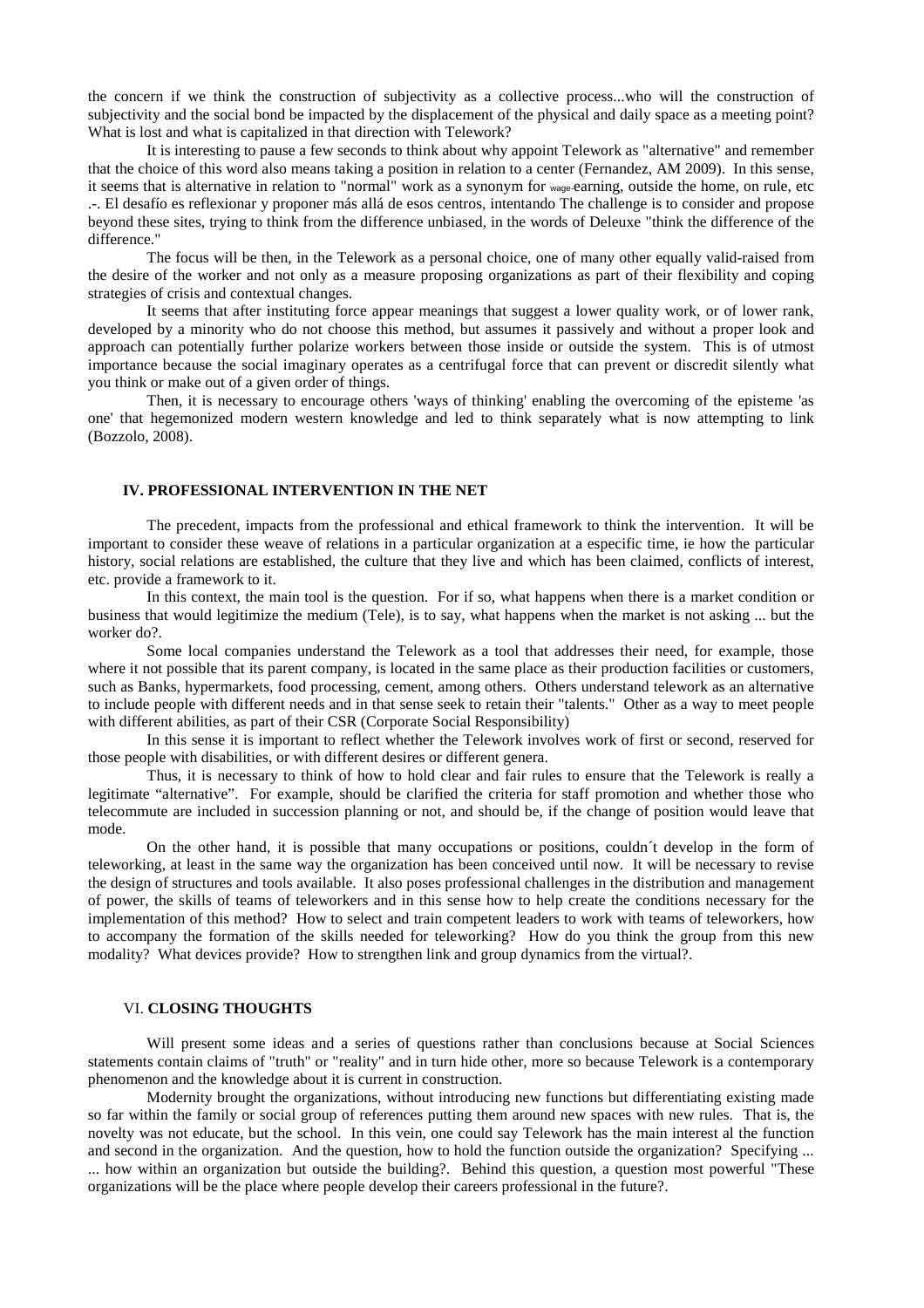In this sense, looks in the Telework replay a given order by changing the context or are looking for think differently the work and the worker as a way to integrate the activities of daily living to work, giving the work an equivalent space of other facets of human life-not necessarily the central or the only. How can we think Telework as a means of inclusion without installing in the same operation inequalities?

 Gorz argues that this change is possible, but get out of positions involving magic instant own model that was installed with the salaried society and promises to satisfy all needs and achieve happiness and progress. It is necessary today to start building the world as the author calls the exodus, the author said "... begin to be aware of the fact that begins to be possible a society on the side, underneath, above which it ceases to exist. Not that no longer exists, but no one finds his way into it. No one has its place. To have a place today must be located outside "(Gorz, A. 1999).

 How do I join separately? How to overcome the contradictions and the mandates that were held for decades? how should be installed in the collective imagination the idea that who teleworks ... "works"... how does this integration through the gender issue? How to ensure adequate regulation to make Telework as a worthy work? How to generate invention and not to reproduce the logic of "entrepreneur" in the spaces household?. Perhaps the relative novelty of Telework especially in Argentina make possible not hastily put into universal a-historical categories and instead invited to reflect and discuss because as Gorz notes "(...) do not understand more than what we know and we only know what we are capable of understanding. If we perceive and interpret the new schemes as interpretive and cultural stereotypes of old, we are blind to what is its novelty. "

 Is Telework an "alternative" way which is updating a device or model or concept or the institution of work and along with it, subjectivities and relationships? …is Telework an instituting force that tries to modify the institution of job or question its centrality?.

 Probably part of the answer has to do with the environment in which it is implemented and the interests to which respond. From the perspective of the company's policy framework or needs for adjustment to market logic, one could say that telework could enhance the power of the panoptic device, ie Superpanopticon mail. From the perspective of workers or organizations seeking to create working spaces that facilitate the development of other aspects of the worker's life - balance between work and personal life- it is at least one way in which workers may think your relationship with work. Somehow refers to the debate on the centrality of work in the sense of work = job-because the telework includes not only remote in the context of the dependency but also enables the worker to be thought in another relationship with the wage and with productive organizations. It opens the space for the invention of other forms that can integrate the diversity of interests and vital needs of a worker.

## **REFERENCES**

iii Information Technology and Communication.

v Word "full life" regarding recruitment procedures that has the alternatives ook part-time and full-time.

vi Montenegro, Roberto. Seminar classes "Sociology of Work and Organizational" for Career Psychology Specialization in Labor and Organizations. June 2009.

<sup>vii</sup> These meanings are imaginary because they are given by creation or invention, ie, do not represent eternal universal essences, and are social because they only exist from the participation of a collective or anonymous.

<sup>viii</sup> "It's a ring-shaped building has a tower in the center with wide windows that open on the inside of the ring. It is divided into cells, each of which crosses the entire width of the building, these two windows, one to the inside (for the windows of the tower) and the other to the outside allows light to pass through the cell. " (Foucault, M. Discipline and Punish 1989).

<sup>&</sup>lt;sup>ii</sup> For the purposes of this paper Telecommuting means according to the ILO (International Labour Organizational) as "a form of work done in a place away from the central office or production facility, which involves a new technology that allows the separation and facilitates communication "

<sup>&</sup>lt;sup>ii</sup> "Particularly in Argentina last year, this method increased by 20% compared with the previous year, bringing the population of Teleworkers amounting to 1.8 million according to study published in the newsletter" Comments "Carrier Consultant and Associates. May 2009.

iv N. Law 191 of June 16, 1998 regulated the implementation of Telework in Public Administration (Lenguita et. al 2005).